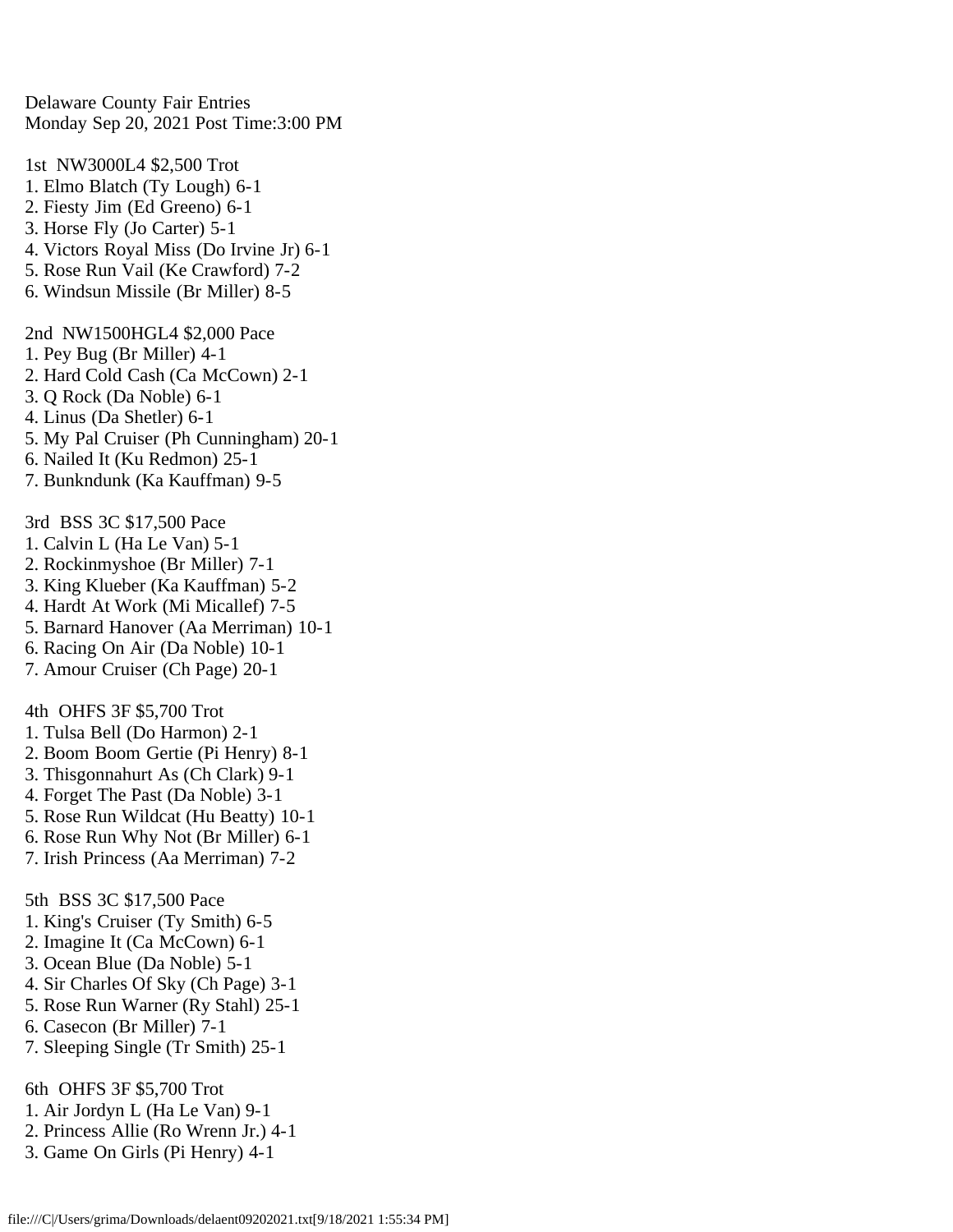- 4. Wishful Mar (Ro Rowland) 6-1
- 5. Trotting Up Astorm (W Wilder) 5-1
- 6. Sweet Emmy Lou (Da Noble) 12-1
- 7. My Jazz (Br Miller) 2-1

7th BSS 2F \$17,500 Pace

- 1. Faithful Dragon (Ka Kauffman) 20-1
- 2. Darkside Ofthemoon (Da Noble) 15-1
- 3. Fear The Electra (Aa Merriman) 8-1
- 4. Morning Sunrise (Sc Cisco) 15-1
- 5. Cruzinbytheseaside (Br Miller) 5-2
- 6. Odds On Vienna (Ro Wrenn Jr.) 5-1
- 7. She Means Business (Ty Smith) 6-1
- 8. Fantasy Life (Ch Page) 9-5

8th OHFS 2F \$6,870 Trot

- 1. Cash Heiress (Ha Le Van) 25-1
- 2. Pinky Promise (Aa Merriman) 4-1
- 3. Mt Bella (Pi Henry) 4-1
- 4. Crown Creation (Br Miller) 3-1
- 5. Happy Hill (Da Noble) 20-1
- 6. Jess Believe (Do Harmon) 7-2
- 7. Long Tom Babe (Je Nisonger) 7-2
- 8. Charlotte's Fancy (Ma Burkholder) 25-1

9th BSS 3C \$17,500 Pace

- 1. Speak Well (Al Hawk) 20-1
- 2. Feelin Western (Ry Stahl) 5-2
- 3. Jw's Chrome (Ka Kauffman) 9-2
- 4. Odds On Pick Six (Ro Wrenn Jr.) 8-5
- 5. Rockin Airway (Br Miller) 12-1
- 6. Brighter Days (Da Noble) 20-1
- 7. Letstrytowgleagain (Aa Merriman) 9-2

10th BSS 3C \$17,500 Pace

- 1. Walknafter Midnite (Ty Smith) 8-5
- 2. Rose Run Walker (Ro Wrenn Jr.) 7-1
- 3. Cool Man Dude (Al Hawk) 6-1
- 4. Fly Charley Fly (Mi Cushing) 6-1
- 5. Mc Man (Da Noble) 10-1
- 6. Third Edition (Br Miller) 4-1
- 7. Pine Grove Racer (Aa Merriman) 5-1
- 11th OBC 3F \$91,267 Trot
- 1. Herculisa (Br Miller) 1-1
- 2. Designer Specs (Ry Stahl) 5-1
- 3. Ozma (Aa Merriman) 8-1
- 4. Boujee Girl (Mi Cushing) 25-1
- 5. Swizzle Hanover (W Wilder) 4-1
- 6. Celebrate With Me (Ch Page) 9-2

12th BSS 2F \$17,500 Pace

- 1. Fear Abby (Jo Sutton) 9-1
- 2. Parklane Unique (Tr Smith) 7-1